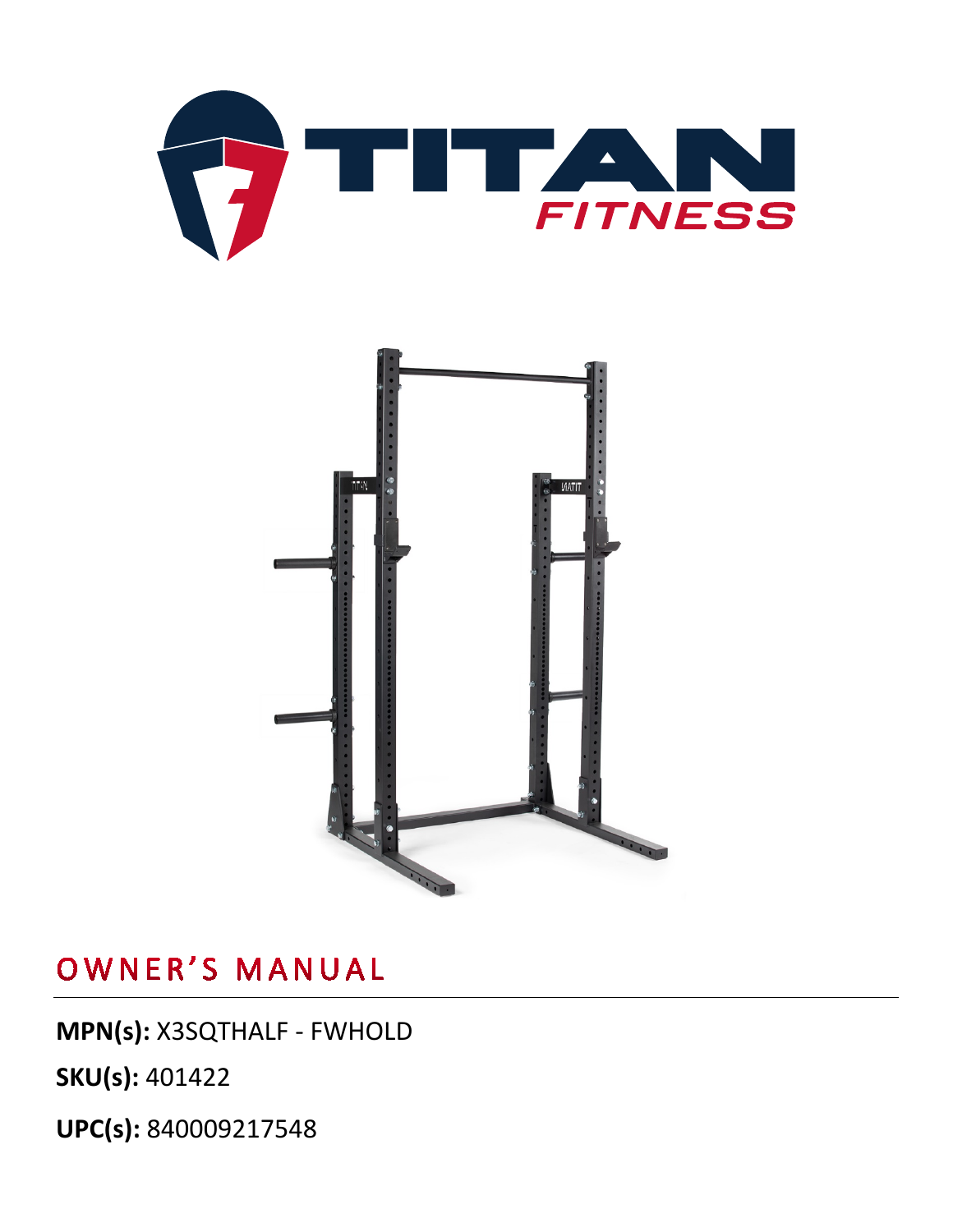

| <b>KEY</b> | <b>BOX</b> | <b>DESCRIPTION</b>                 | <b>QT</b> | <b>KEY</b> | <b>BOX</b>   | <b>DESCRIPTION</b>      | QT |
|------------|------------|------------------------------------|-----------|------------|--------------|-------------------------|----|
| (1)        |            | <b>Upright Frame</b>               |           | (5)        | $\mathbf{1}$ | Spring Washer $\Phi$ 16 | 16 |
| (2)        | 1          | <b>Fixing Plate</b>                |           | (6)        | 1            | M16 Nut                 | 16 |
| (3)        |            | <b>Connecting Plate</b>            |           | (7)        | 1            | Hex Bolt M16*110        | 12 |
| (4)        | 1          | Flat Washer $\Phi$ 17* $\Phi$ 30*3 | 32        | (8)        | 1            | <b>Hex Bolt M16*120</b> | 4  |

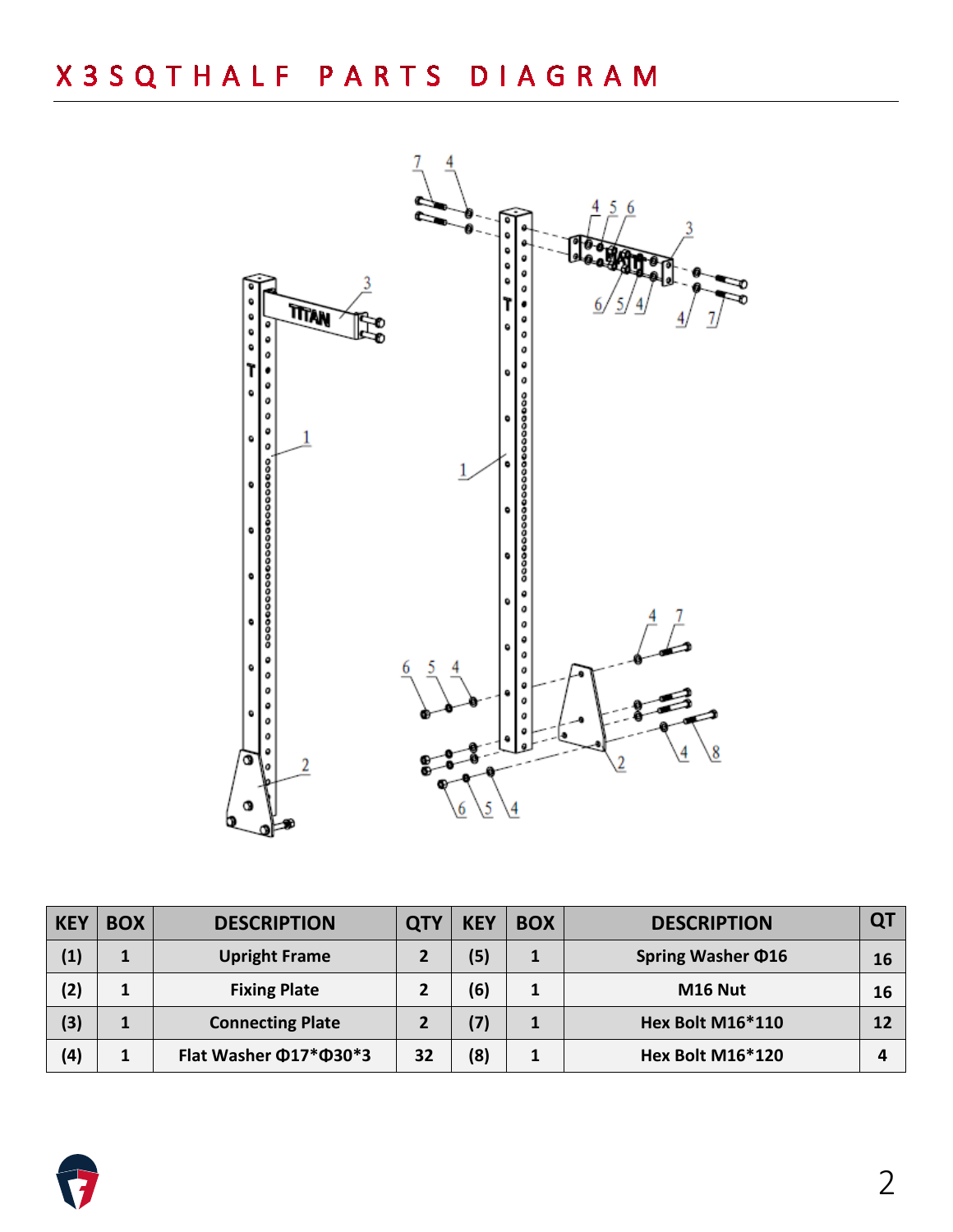



| <b>KEY</b> | <b>BOX</b>     | <b>DESCRIPTION</b>         | <b>QTY</b> | <b>KEY</b> | <b>BOX</b>     | <b>DESCRIPTION</b>      |  |
|------------|----------------|----------------------------|------------|------------|----------------|-------------------------|--|
| (1)        | $\overline{2}$ | <b>Weight Plate Holder</b> | 4          | (5)        | $\overline{2}$ | Spring Washer $\Phi$ 16 |  |
| (2)        | $\overline{2}$ | <b>Rubber Bumper</b>       | 4          | (6)        | $\overline{2}$ | M <sub>16</sub> Nut     |  |
| (3)        | $\overline{2}$ | End Cap $\Phi$ 48*2        | 4          | (7)        | $\overline{2}$ | Hex Bolt M16*110        |  |
| (4)        | $\mathbf{2}$   | Flat Washer Ф17*Ф30*3      | 16         | (8)        | 2              | Hex Bolt M16*85         |  |

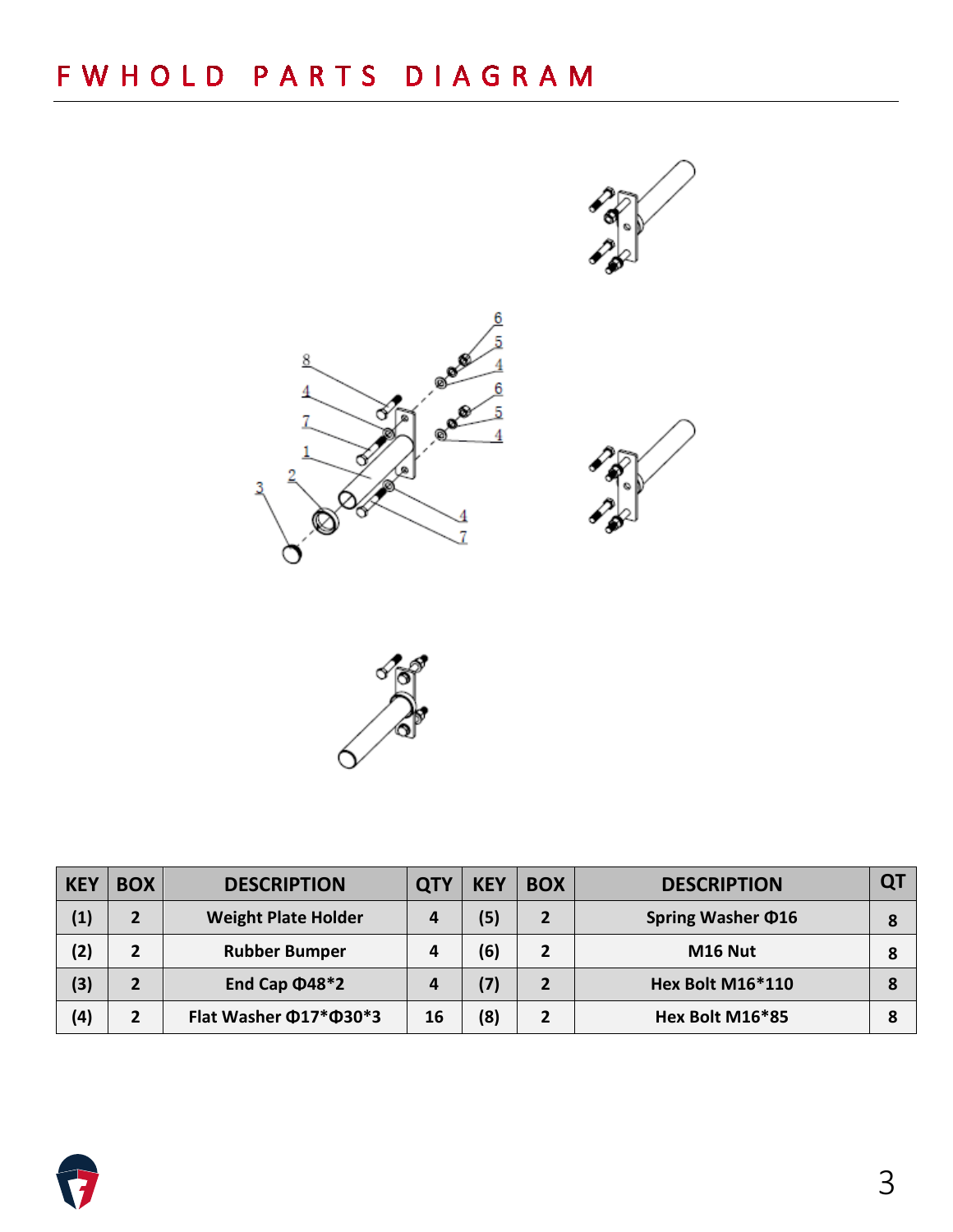#### **STEP 1**

Remove the Bolts of Base Frame on the Squat Rack (9), then fix the Upright Frame (1) on the Base Frame (3), using Flat Washer Φ17\*Φ30\*3 (4), Spring Washer (5), Nut M16 (6), Hex Bolt M16\*110(7) and Hex Bolt M16\*120 (8).



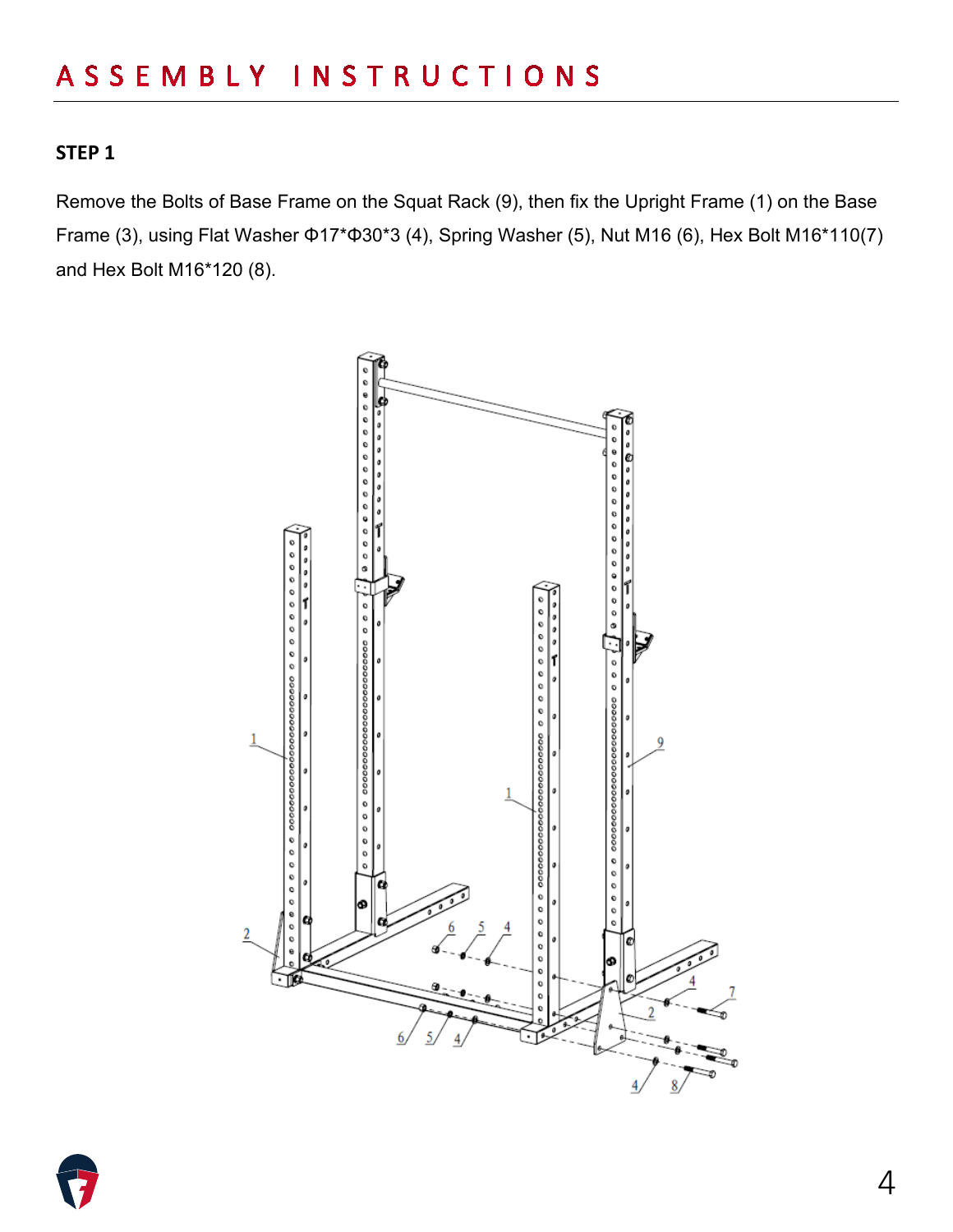#### **STEP 2**

Connect the Upright Frame, Connecting Plate (3) and the Upright Frame on the Squat Rack (9), using Flat Washer Φ17\*Φ30\*3 (4), Spring Washer (5) Nut M16 (6), and Hex Bolt M16\*110 (7).



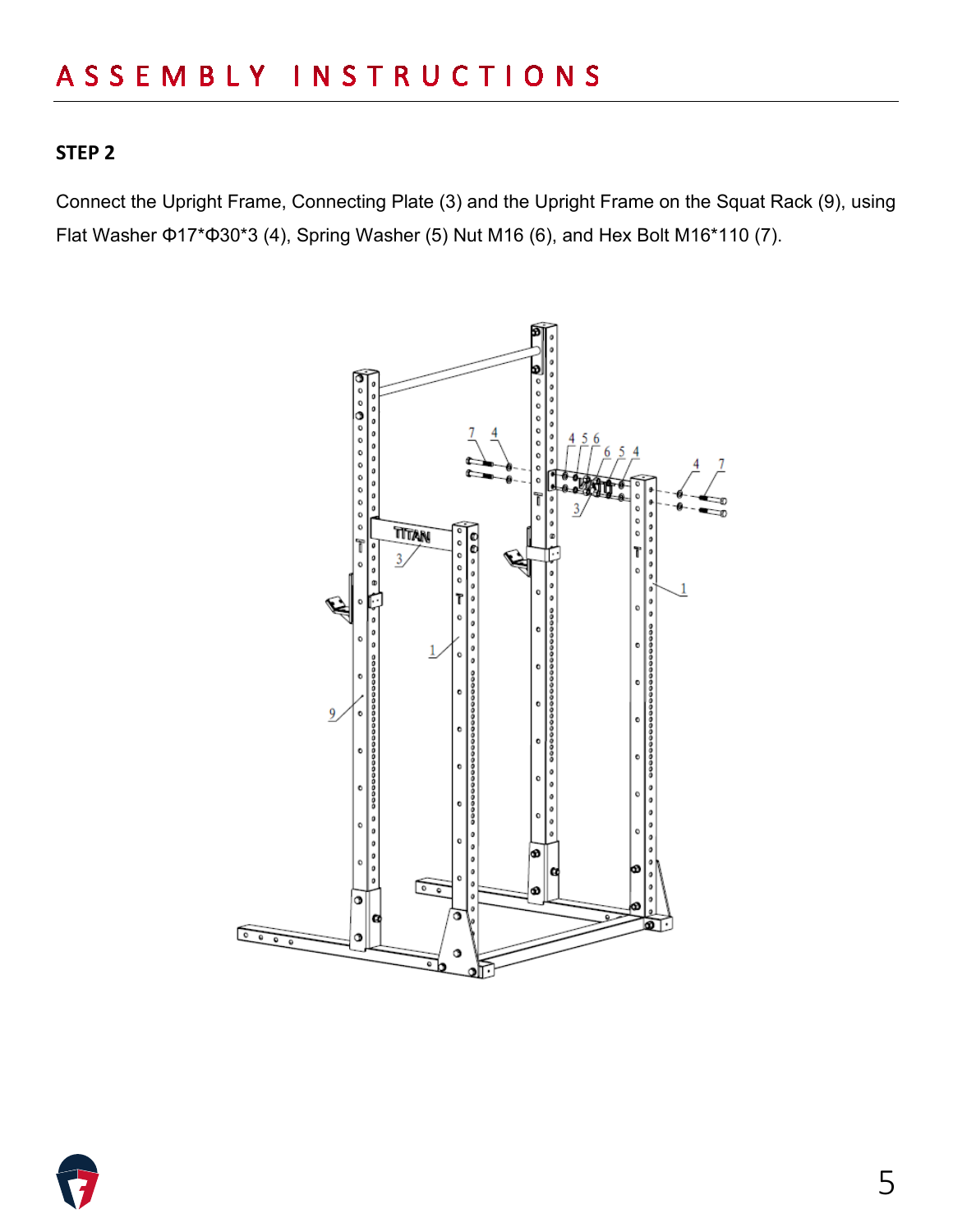### **STEP 3**

Install the Weight Plate Holder (2) on the Upright Frame (1), using Flat Washer Φ17\*Φ30\*3 (4), Spring Washer (5) Nut M16 (6), and Hex Bolt M16\*110 (7).